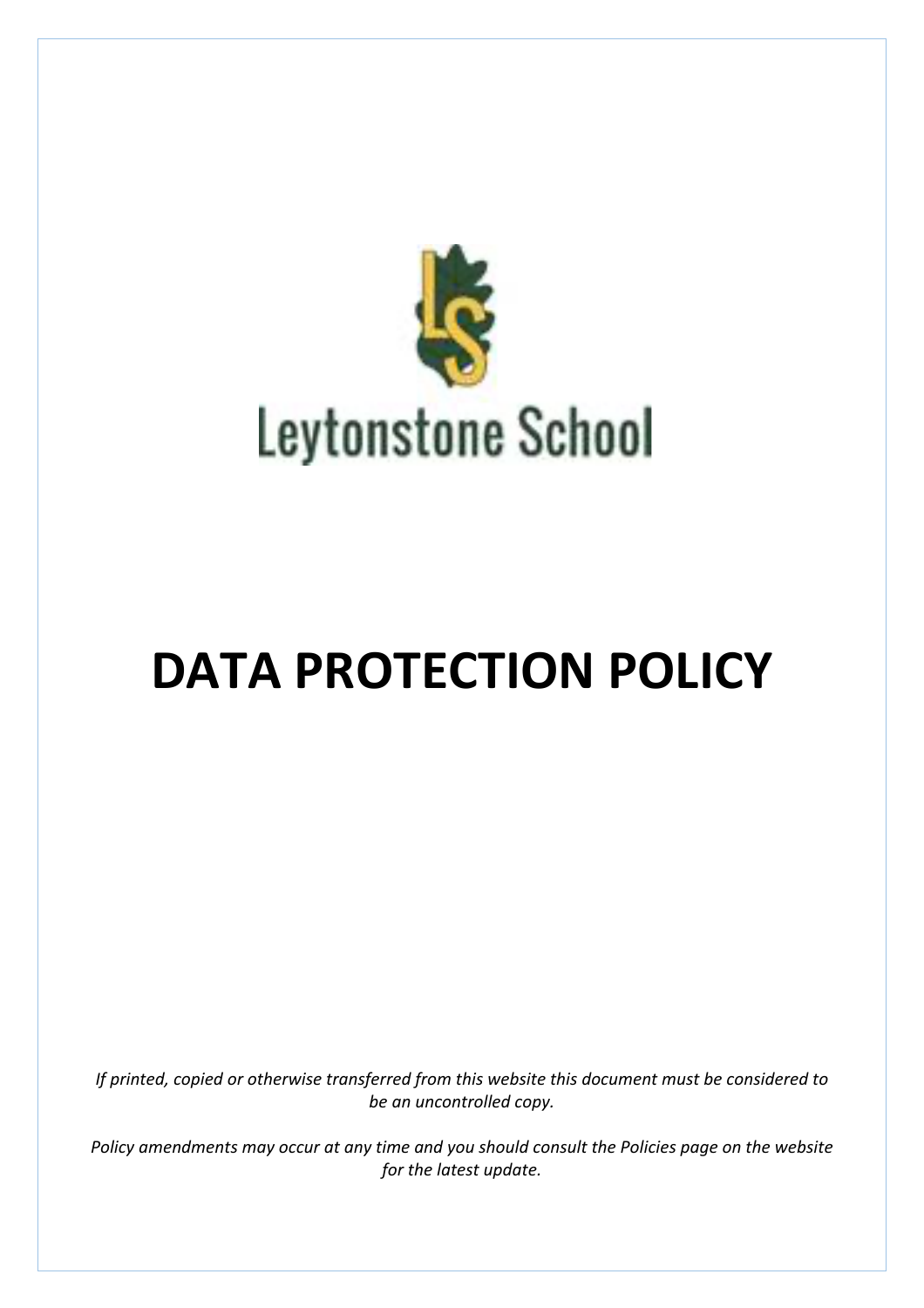# **Controlled Document**

| <b>Title</b>            | <b>Data Protection Policy</b>                                        |  |  |
|-------------------------|----------------------------------------------------------------------|--|--|
| <b>Document Type</b>    | Approved                                                             |  |  |
| <b>Author</b>           | <b>Data Protection Officer</b>                                       |  |  |
| Owner                   | Headteacher                                                          |  |  |
| <b>Subject</b>          | Data Protection                                                      |  |  |
| <b>Government</b>       | Official                                                             |  |  |
| <b>Security</b>         |                                                                      |  |  |
| <b>Classification</b>   |                                                                      |  |  |
| <b>Document Version</b> | Version 1                                                            |  |  |
| <b>Created</b>          | May 2020                                                             |  |  |
| <b>Approved by</b>      | <b>Board of Governors</b>                                            |  |  |
| <b>Review Date</b>      | August 2021 or earlier where there is a change in the applicable law |  |  |
|                         | affecting this Policy Guidance                                       |  |  |

# **Version Control:**

| <b>Version</b> | Date       | Author                             | <b>Description of Change</b> |
|----------------|------------|------------------------------------|------------------------------|
|                | 02/05/2020 | Data Protection Enterprise Ltd     | New Policy                   |
|                |            | www.dataprotectionenterprise.co.uk |                              |
|                |            |                                    |                              |

# **Contents:**

- 1. Introduction 3. Notification 3. Notification
- 
- 3. Personal and Special Category Personal data
- 4. Personal data processed by the School 12. Data Security
- 
- 6. Roles and Responsibilities
	- 6.1 Governing Board
	- 6.2 Data Protection Officer
	- 6.3 Headteacher
	- 6.4 All staff
- 
- 8. Fair Processing **20.** Policy Review
- 
- 2. Scope 2. Scope 2. Scope 2. Scope 2. Scope 2. Scope 2. Scope 2. Scope 2. Scope 2. Scope 2. Scope 2. Scope 2. Scope 2. Scope 2. Scope 2. Scope 2. Scope 2. Scope 2. Scope 2. Scope 2. Scope 2. Scope 2. Scope 2. Scope 2. Sco
	- 11. Legal Requirement
	-
- 5. The Data Controller 13. Sharing Personal Data
	- 14. Biometric Recognition systems
	- 15. CCTV
	- 16. Data Protection by Design and Default
	- 17. Personal Data Breaches
	- 18. Training and Awareness
- 7. Data Protection Principles 19. Our Commitment to Data Protection
	-
	- 21. Links with other Policies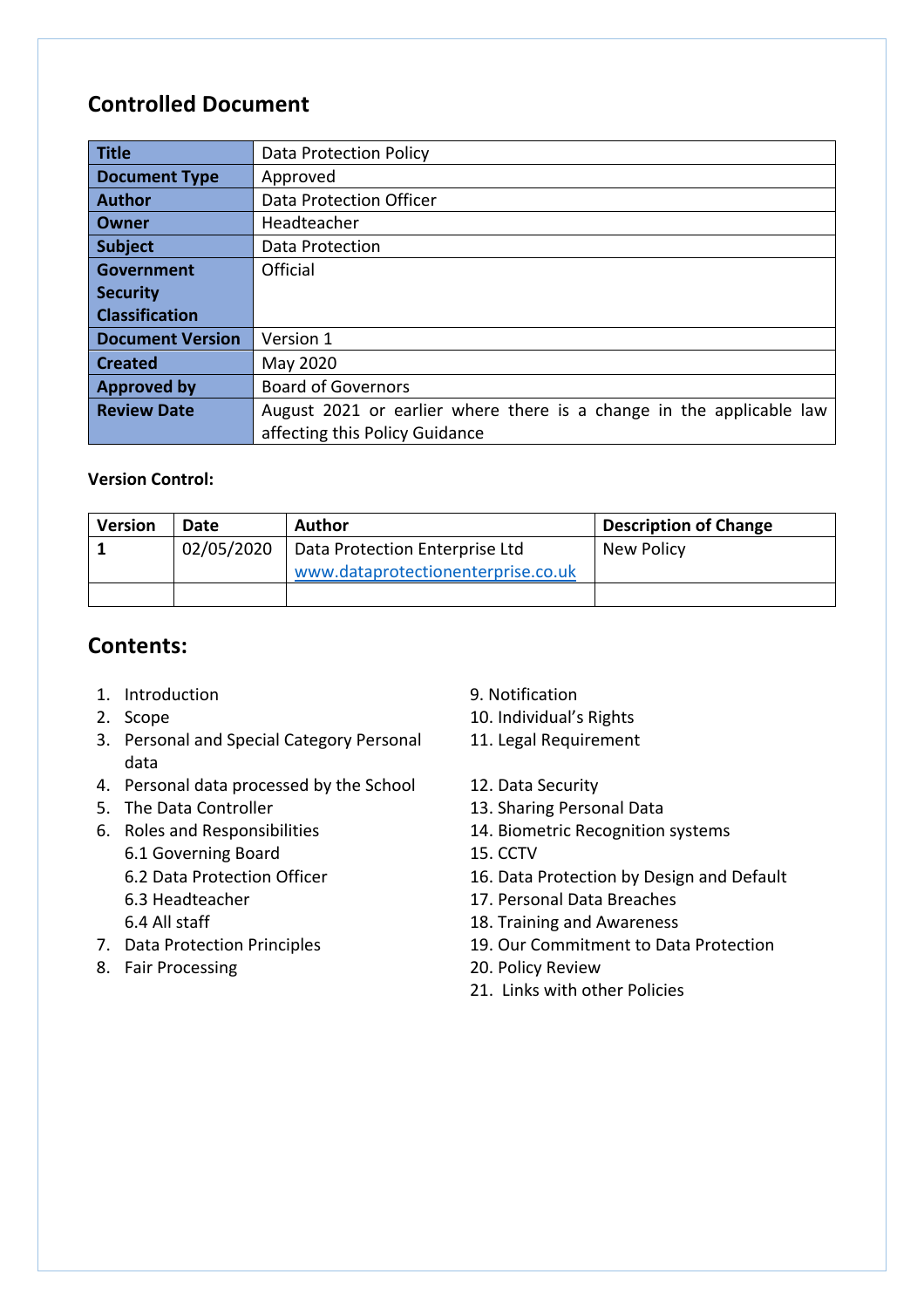# **1. INTRODUCTION**

Leytonstone School ("the School") is fully committed to compliance with the requirements of the General Data Protection Regulation 2016/679 (GDPR) and the Data Protection Act 2018 (the DPA). The School will, therefore, follow procedures which aim to ensure that all personal data collected about staff, pupils, parents, governors, visitors and other individuals is processed fairly, lawfully and transparently.

The GDPR, the DPA and Article 8 of the Human Rights Act 1998, stress that the processing of personal data needs to strike a balance between the needs of the School to function effectively and efficiently and respect for the rights and freedoms of the individual. This policy sets out how the School intends to safeguard those rights and freedoms.

Obligations and responsibilities under the General Data Protection Regulation are not optional; they **are mandatory**. There can be harsh penalties, up to €20 million or 4% of global turnover for the preceding year (whichever is the greater) in relation to breaches of rights and obligations and up to €10 million or 2% of global turnover for the preceding year (whichever is the greater) imposed for non-compliance regarding Control and Mitigation.

The School will therefore, follow procedures that aim to ensure that all staff, pupils, parents, governors, visitors and any other person working for the School who have access to any personal data held by or on behalf of the School is fully aware of, and abides by their duties and responsibilities under the General Data Protection Regulation and Data Protection Act.

All individuals permitted to access personal data in line with their work duties must agree to comply with this policy and agree to undertake any relevant training that may be appropriate to the role being undertaken.

As well as the School, any individual who knowingly or recklessly processes data without appropriate consent or proper authorisation, for purposes other than those for which it is intended or is deliberately acting outside of their recognised responsibilities may be subject to the School's disciplinary procedures, including dismissal where appropriate, and possible legal action liable to prosecution and possible criminal conviction under the Criminal Justice and Immigration Act 2008.

# **2. SCOPE**

This policy applies to the collection and processing of all personal data held by the School, falling within the scope of the GDPR and the DPA in all formats including paper, electronic, audio and visual. It applies to all staff, governors, volunteers and contractors.

#### **3. PERSONAL AND SPECIAL CATEGORY PERSONAL DATA**

The GDPR and DPA provides conditions for the collection and processing of any personal data. It also makes a distinction between personal data and 'special category' personal data.

Personal data means any information relating to an identified or identifiable natural person ('data subject'); an identifiable natural person is one who can be identified, directly or indirectly, in particular by reference to an identifier such as a name, an identification number, location data, an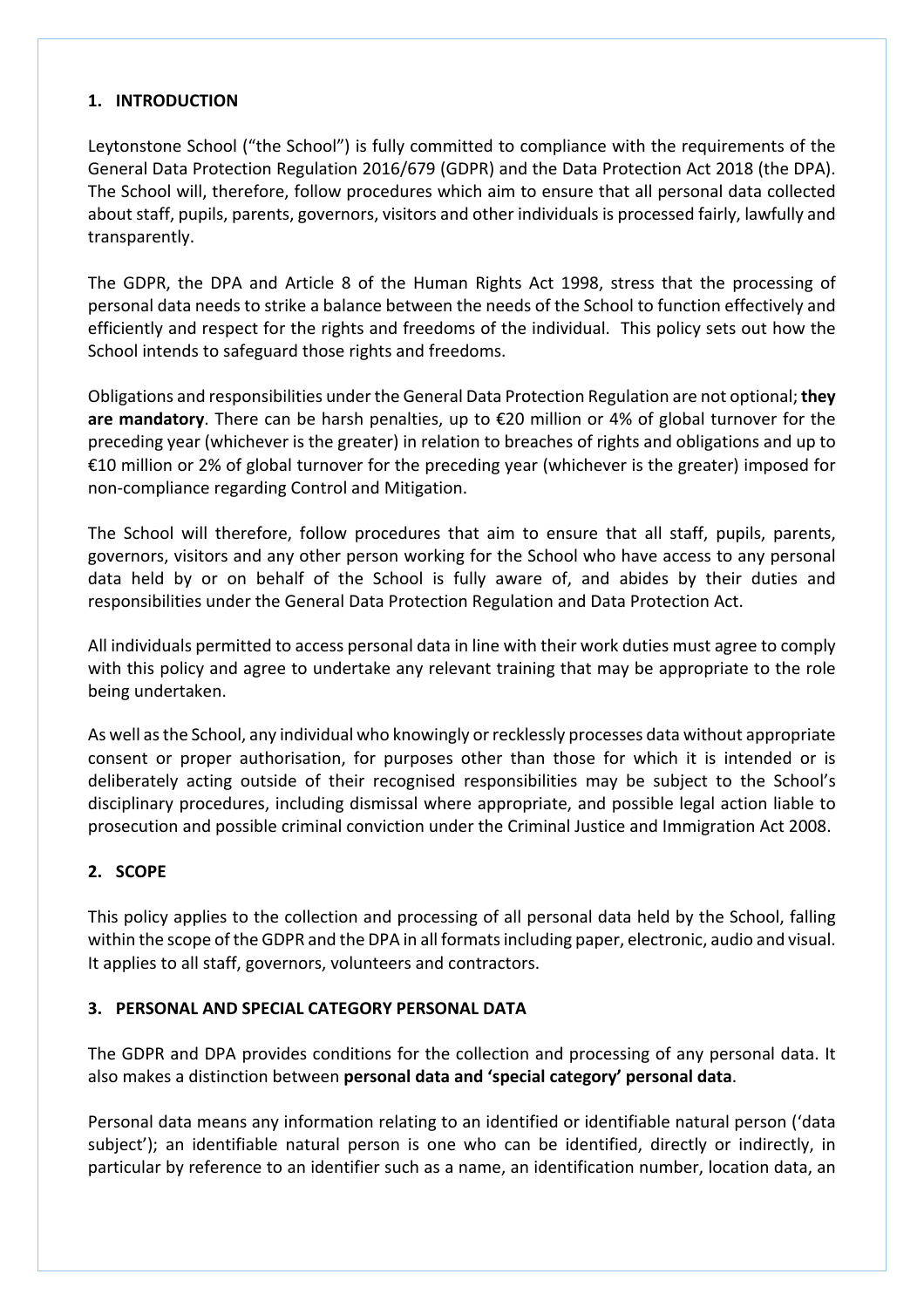online identifier or to one or more factors specific to the physical, physiological, genetic, mental, economic, cultural or social identity of that natural person.

Special category personal data is defined as personal data consisting of information as to:

- racial or ethnic origin;
- political opinion:
- religious or other beliefs;
- trade union membership:
- physical or mental health or condition;
- sexual life or sexual orientation;
- genetics
- biometric data (where used for ID purposes)

Although there are clear distinctions between personal and special category data for the purposes of this policy the term 'personal data' refers equally to 'special category data' unless otherwise stated.

The GDPR and DPA rules for special category data do not apply to information about criminal allegations, proceedings, or convictions. Instead, there are separate safeguards for personal data relating to criminal convictions and offences, or related security measures.

# **4. PERSONAL DATA PROCESSED BY THE SCHOOL**

The School processes personal data for many reasons to provide an education to its pupils. A description of the types of personal data processed and the purposes for processing are included in the School's privacy notices.

Personal data must be handled and dealt with in accordance with the GDPR and DPA and this policy. There are safeguards within the GDPR and DPA to ensure personal information is collected, recorded and used whether it is on paper, computer records or recorded by any other means.

The obligations outlined in this policy apply to everyone who has access to, holds copies of or processes personal data. This includes those who work at/from home or have remote or flexible patterns of working.

# **5. THE DATA CONTROLLER**

The Data Controller is the person who (either alone or jointly or in common with other persons) determines the purposes for which and the manner in which any personal data are or are to be processed. The School is the Data Controller for all personal data relating to its pupils, parents and staff.

# **6. ROLES AND RESPONSIBILITIES**

# **6.1 Governing Board**

The governing board has overall responsibility for ensuring that our School complies with all relevant data protection obligations.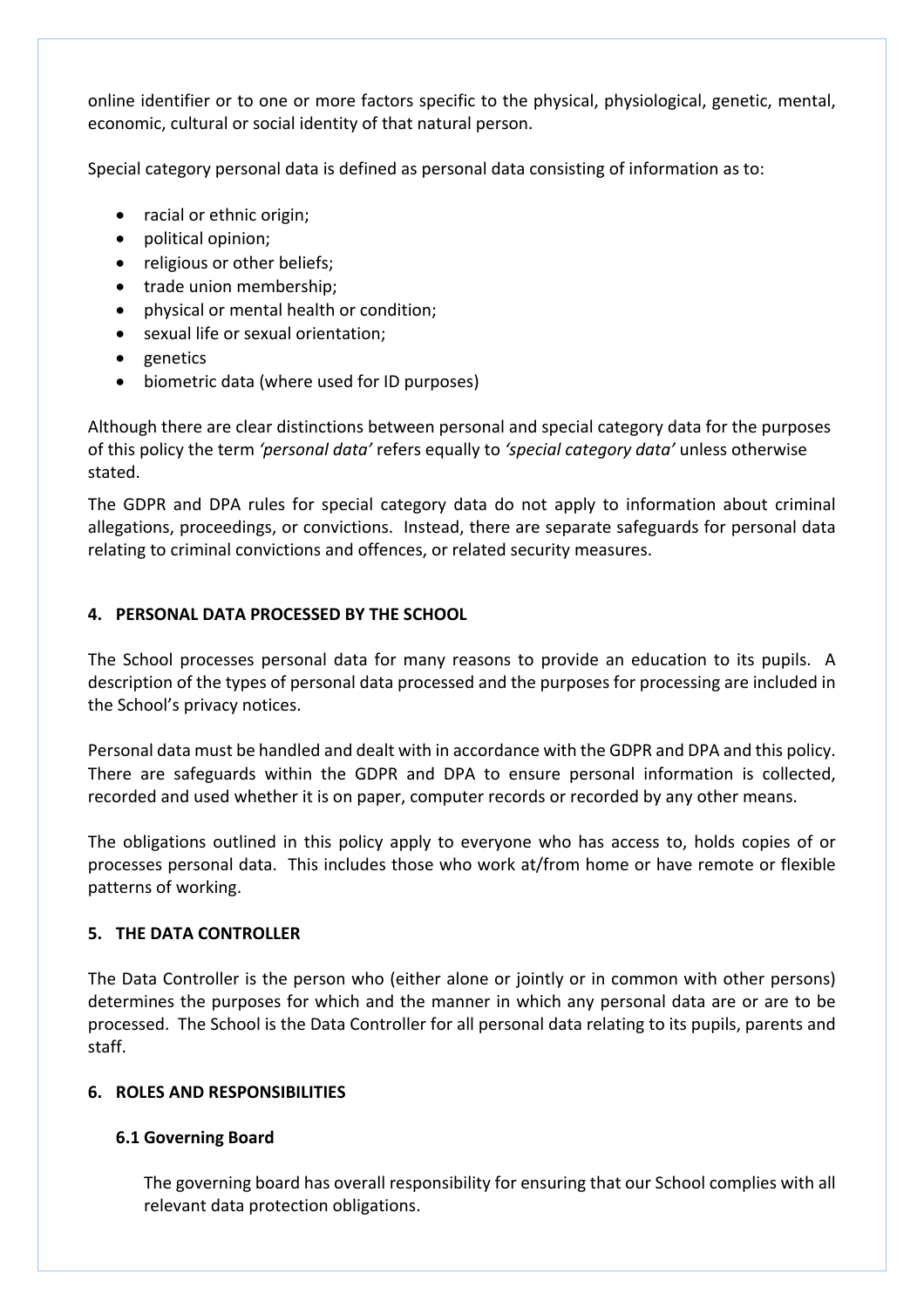#### **6.2 Data Protection Officer**

The Data Protection Officer (DPO) is responsible for overseeing the implementation of this policy, monitoring our compliance with data protection law, and developing related policies and guidelines where applicable.

They will provide an annual report of their activities and, where relevant, report to the board their advice and recommendations on School data protection issues.

The DPO is also the first point of contact for individuals whose data the School processes, and for the Information Commissioner's Office (ICO).

Our DPO is contactable via email at:  $dpo@$  leytonstoneschool.org

#### **6.3 The Headteacher**

The Headteacher acts as the representative of the data controller on a day-to-day basis.

#### **6.4 All Staff**

All Staff are responsible for:

- Collecting, storing and processing any personal data in accordance with this policy;
- Informing the School of any changes to their personal data, such as a change of address
- Contacting the DPO in the following circumstances:
	- $\circ$  With any questions about the operation of this policy, data protection law, retaining personal data or keeping personal data secure
	- $\circ$  If you have concerns that this policy is not being followed
	- $\circ$  If you are unsure whether or not you have a lawful basis to use personal data in a particular way
	- $\circ$  If you need to rely on or capture consent, deal with the rights of the data subjects or transfer personal data outside the European Economic Area
	- $\circ$  If there has been a data breach
	- $\circ$  Whether you are engaging in a new activity that may affect the privacy rights of individuals
	- $\circ$  If you need help with any contracts or sharing personal data with third parties

# **7. DATA PROTECTION PRINCIPLES**

Anyone processing personal data must comply with the principles of good practice. These principles are legally enforceable and can be summarised as follows:

- 1. Processed lawfully, fairly and in a transparent manner in relation to individuals;
- 2. Obtained for specified, explicit and legitimate purposes and not further processed in a manner that is incompatible with those purposes; further processing for archiving purposes in the public interest, scientific or historical research purposes or statistical purposes shall not be considered to be incompatible with the initial purposes;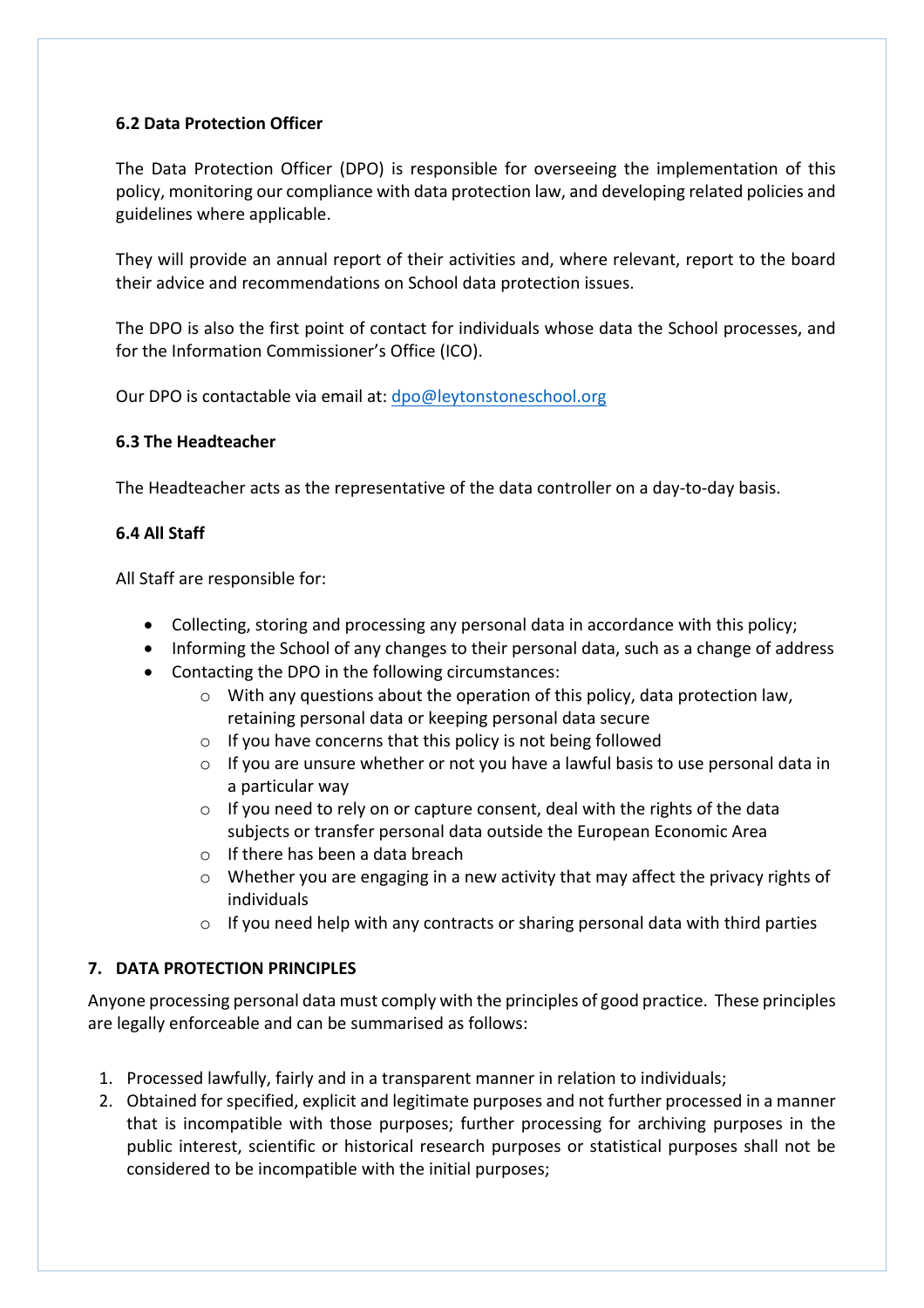- 3. Adequate, relevant, and limited to what is necessary in relation to the purposes for which they are processed;
- 4. Accurate and kept up to date; every reasonable step must be taken to ensure that personal data that is inaccurate, having regard to the purposes for which they are processed, are erased, or rectified without delay;
- 5. Kept in a form which permits identification of data subjects for no longer than is necessary for the purposes for which the personal data are processed; personal data may be stored for longer periods insofar as the personal data will be processed solely for archiving purposes in the public interest, scientific or historical research purposes or statistical purposes subject to implementation of the appropriate technical and organisational measures required by the GDPR in order to safeguard the rights and freedoms of individuals;
- 6. processed in a manner that ensures appropriate security of the personal data, including protection against unauthorised or unlawful processing and against accidental loss, destruction, or damage, using appropriate technical or organisational measures. In accordance with the rights of data subjects under the GDPR and DPA.

#### **8. FAIR PROCESSING**

In meeting any obligation to ensure that processing of information is fair, due consideration will be given to the adoption of any recognised standards or advice to provide individuals with such information as is necessary to ensure that they are likely to understand: -

- a) The purposes for which their personal data are to be processed:
- b) The likely consequences of such processing and;
- c) Whether particular disclosures can be reasonably envisaged

#### **9. NOTIFICATION**

The national body for the supervision of GDPR is the Information Commissioners' Office to whom the Headteacher notifies his/her purposes for processing personal data.

This notification process serves to provide transparency and openness about the processing of personal data. It is a fundamental principle of the GDPR that the public should know or be able to find out who is carrying out the processing of personal data and for what purpose.

A copy of the School's notification details is available on the Information Commissioner's website www.ico.org.uk

# **10. INDIVIDUALS' RIGHTS**

The School recognises that access to personal data held about an individual is a fundamental right provided in the Act. These rights include: -

- $\bullet$  The right to be informed
- The right of access to personal information
- $\bullet$  The right to request rectification
- The right to request erasure
- The right to restrict processing in certain circumstances
- $\bullet$  The right to data portability
- The right to object to processing
- Rights related to automated decision-making including profiling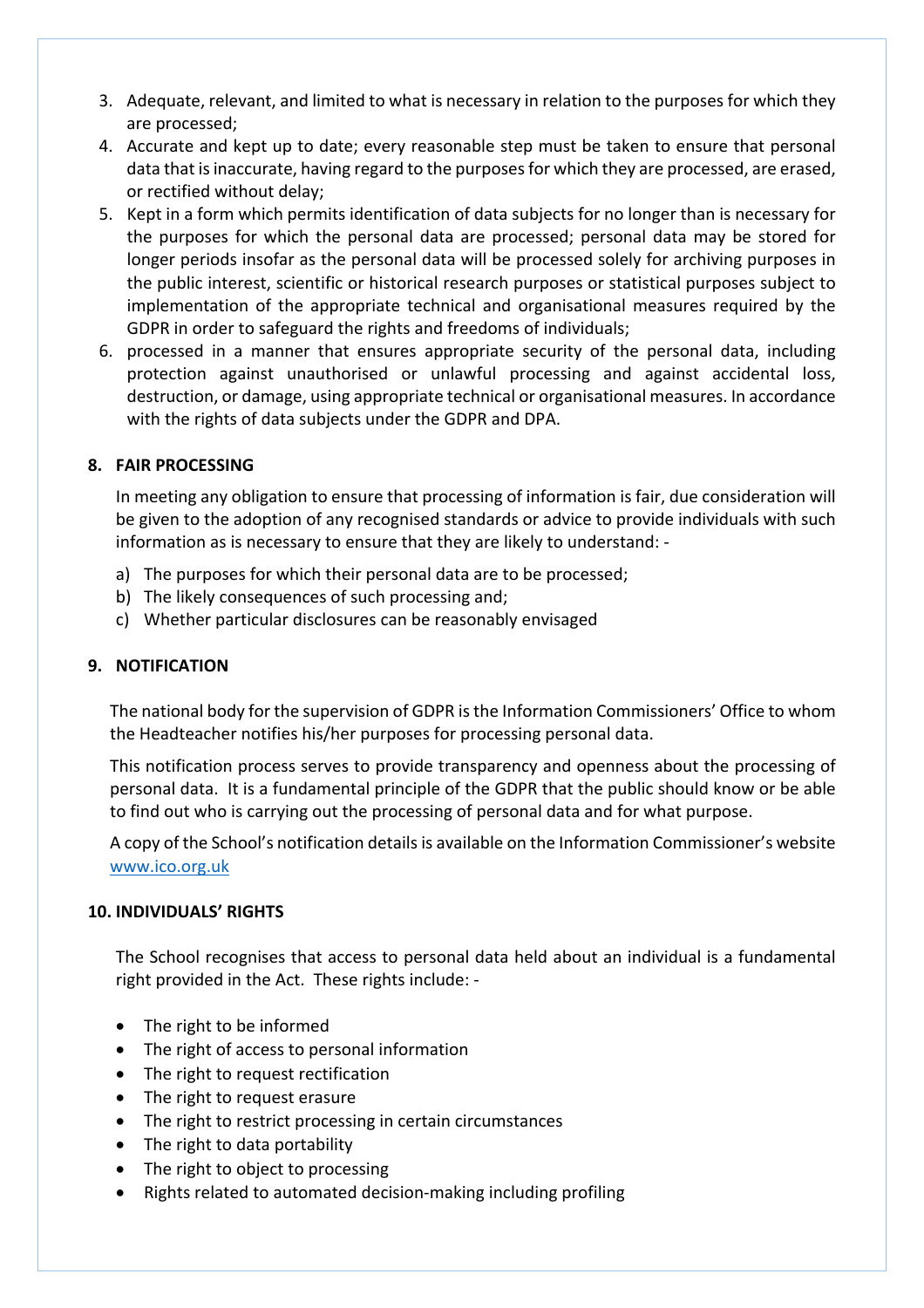Children below the age of 12 are generally not regarded to be mature enough to understand their rights and the implications of a subject access request. Therefore, most subject access requests from parents or carers of pupils at our School may be granted without the express permission of the pupil.

This is not a rule and a pupil's ability to understand their rights will always be judged on a caseby-case basis.

The School will ensure that all requests from individuals to access their educational file are dealt with as quickly as possible and within the 15 school-day timescale allowed in the legislation, as long as the data subject meets the requirements set out in this policy. If any other information is required not contained in the educational file the School response time allowed in the legislation shall be 30 calendar days, however the 30 days will not commence until after receipt of all identity or clarification of information sought is received. To minimise delays and unnecessary work all requests from data subjects must:

- Be made in writing (paper or email) to  $\frac{d}{d}$  be development of  $\frac{d}{d}$
- Be accompanied by adequate proof of the identity of the data subject where required and, where applicable, the written authorisation of the data subject (if the request is being made on their behalf by a legal or lawfully appointed representative or, authorised agent).
- Specify clearly and simply the information required.
- Give adequate information to enable the requested data to be located
- Make it clear where the response should be sent.

The Data Protection Officer must be informed of any request to action against one or more of these rights.

The Act allows exemptions from providing information to individuals making a subject access request, and non-disclosure of information, in specific and limited circumstances.

When the School collect personal data, the School does not need to provide the individual with any information they may already have.

When obtaining personal data from other sources, the School do not need to provide individuals with privacy information if:

- $\bullet$  The individual already has the information;
- Providing the information to the individual would be impossible;
- Providing the information to the individual would involve disproportionate effort;
- Providing the information to the individual would render impossible or seriously impair the achievement of the objectives of the processing;
- The School is required by law to obtain or disclose the personal data; or
- The School is subject to an obligation of professional secrecy regulated by law that covers personal data

If a data subject remains dissatisfied with a response received, they may ask for the matter to be reviewed, or, in the case of an employee a resolution may be sought using the School's grievance process.

Ultimately if a data subject continues to be dissatisfied, she/he has the right to ask the Information Commissioner's Office (ICO) to carry out an assessment of their case and/or pursue a legal remedy.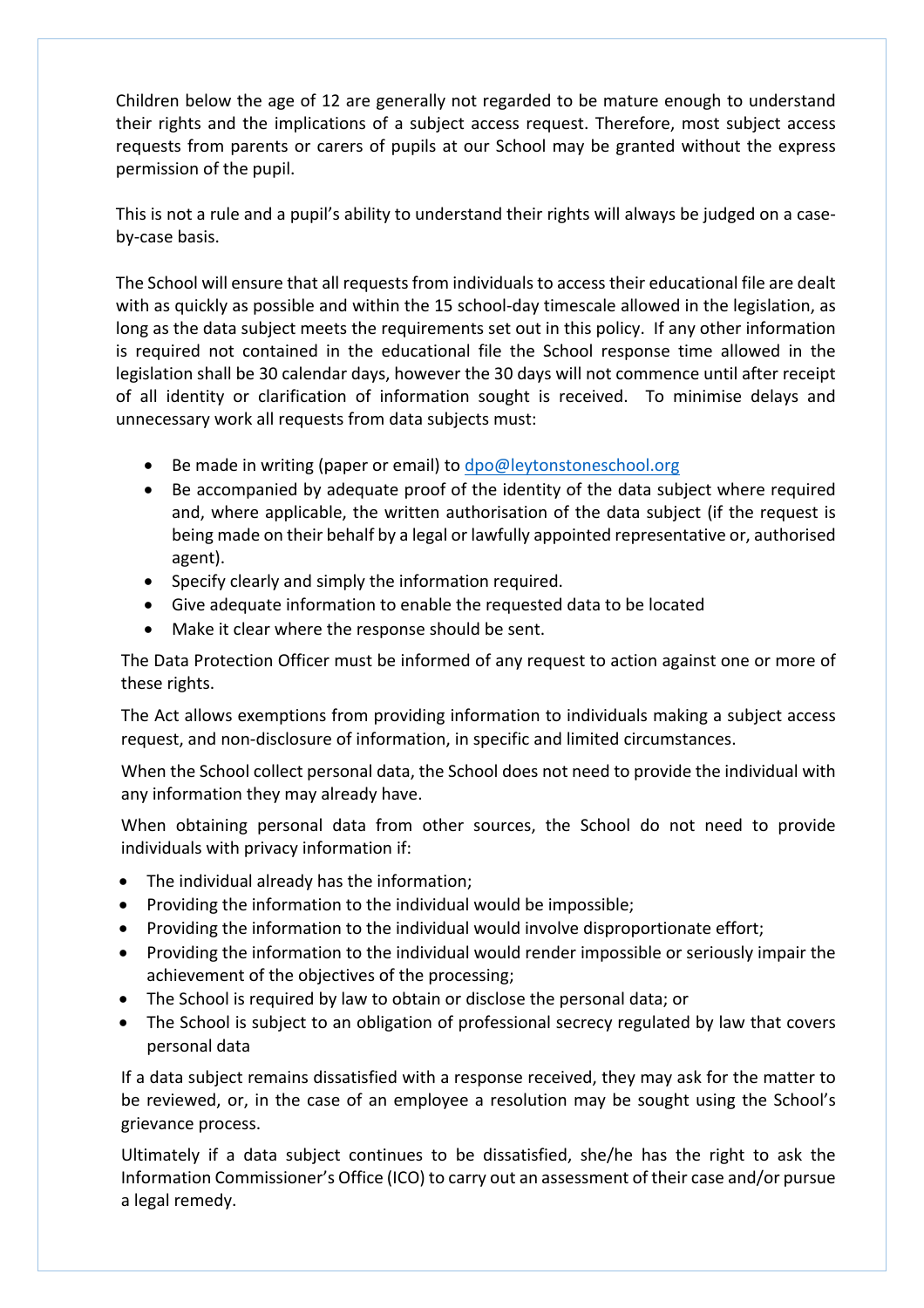#### **11. LEGAL REQUIREMENTS**

The School may be required to disclose personal data by a court order, or to comply with other legal requirements including the prevention or detection of crime, apprehension of an offender or gathering of taxation.

External agencies or companies contracted to undertake processing of personal data on behalf of the School must demonstrate, via a written agreement, that personal information belonging to the School will be handled in compliance with the GDPR and DPA and that it has the necessary technical and organisational security measures in place to ensure this.

Any sharing of the School data with external partners for the purpose of service provision must comply with all statutory requirements.

The School will follow relevant guidance issued by the Government and the ICO for users of CCTV and similar surveillance equipment monitoring spaces to which the public, residents, service users and employees have access and will also strive to ensure that partner organisations involved in joint or multi-agency initiatives seek to do the same. The School reserves the right to monitor telephone calls, email and internet access in compliance with relevant legislation. This will be handled in line with guidance issued by the ICO.

The legal basis for this policy is the GDPR and DPA which provides the legal parameters for the processing of personal data. However, compliance with other legislation, Codes of Practice, policies and guidance also has relevance, such as;-

- The Freedom of Information Act 2000
- The Computer Misuse Ace 1990
- The Crime and Disorder Act 1998
- Human Rights Act 1998

# **12. DATA SECURITY**

The School will process personal data in accordance with its Information Security Policy (and other related Policies and Procedures). To ensure the security of personal data, the School has appropriate physical, technical and organisational measures in place. Employees are required to comply with the Information Security Policy.

The GDPR and DPA requires that appropriate technical and organisational measures shall be taken to protect data against:

- Unauthorised access;
- Unauthorised or unlawful processing;
- Accidental loss, destruction, or damage

Appropriate technical and organisational security measures will include:

- using and developing technological solutions to ensure compliance with the data protection principles
- using and developing physical measures to protect School assets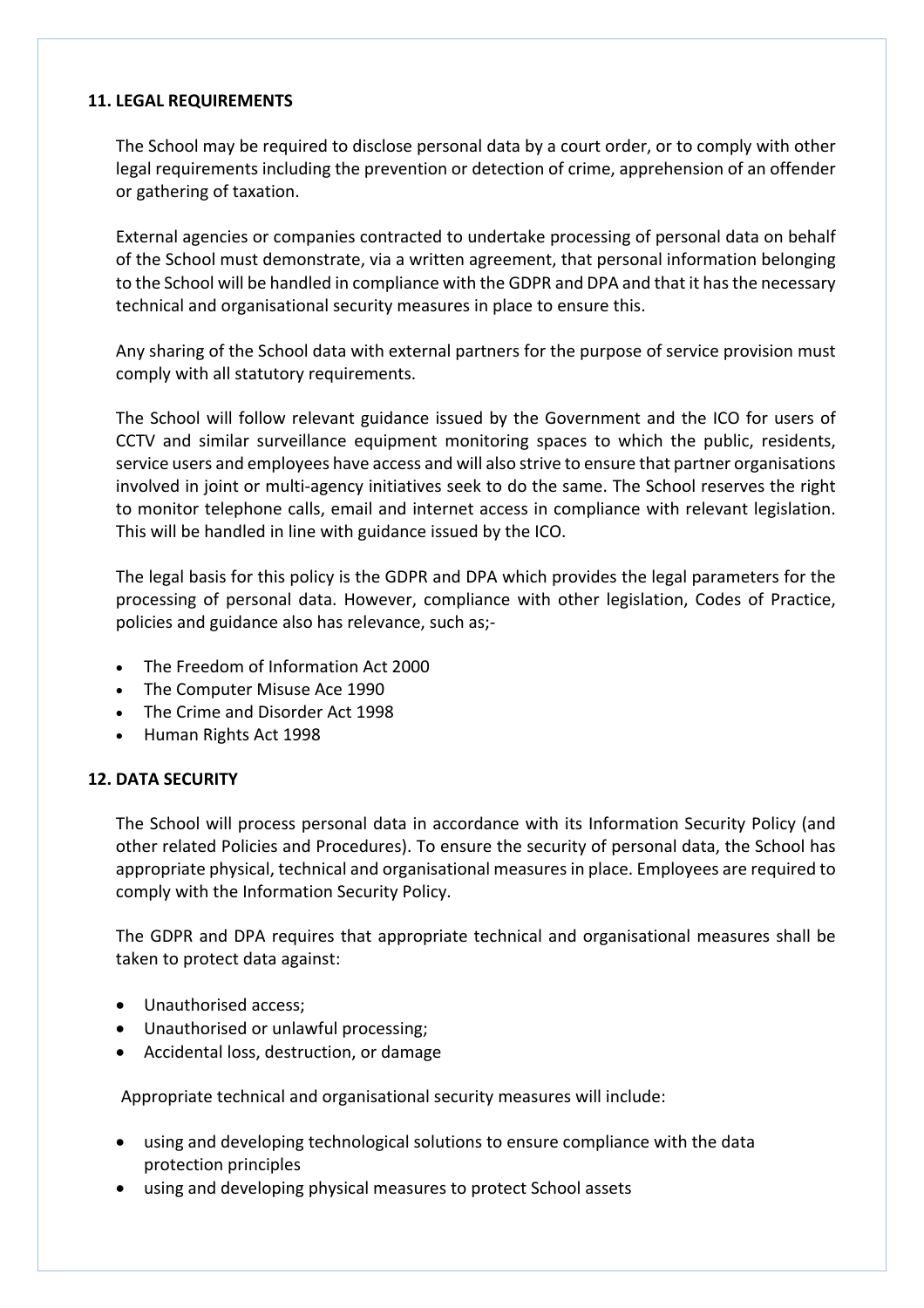- ensuring the reliability of any persons who have access to School information
- reporting and investigating security breaches

These obligations include the need to consider the nature of the data to be protected and the harm that might arise from such unauthorised or unlawful processing or accidental loss, destruction, or damage.

All printout material, magnetic tape, diskettes, CD's or DVD's, manual files, hand written notes etc, which contain personal data and are no longer required, will be treated as confidential waste, and disposed of securely.

Where processing of School data is to be carried out by a third party on behalf of the School, the Headteacher must ensure that the third party provides sufficient guarantees in respect of the technical and organisation measures governing the processing to be undertaken.

#### **13. SHARING PERSONAL DATA**

The School will not normally share personal data with anyone else, but may do so where:

- There is an issue with a pupil or parent/carer that puts the safety of our staff at risk
- The School need to liaise with other agencies the School will seek consent as necessary before doing this
- Our suppliers or contractors need data to enable the School to provide services to our staff and pupils, for example, IT companies. When doing this, the School will:
	- $\circ$  Only appoint suppliers or contractors which can provide sufficient guarantees that they comply with data protection law
	- $\circ$  Establish a data sharing agreement with the supplier or contractor, either in the contract or as a standalone agreement, to ensure the fair and lawful processing of any personal data the School share
	- $\circ$  Only share data that the supplier or contractor needs to carry out their service, and information necessary to keep them safe while working with the School

The School will also share personal data with law enforcement and government bodies where the School are legally required to do so, including for:

- The prevention or detection of crime and/or fraud
- The apprehension or prosecution of offenders
- The assessment or collection of tax owed to HMRC
- In connection with legal proceedings
- Where the disclosure is required to satisfy our safeguarding obligations
- Research and statistical purposes, as long as personal data is sufficiently anonymised, or consent has been provided

The School may also share personal data with emergency services and local authorities to help them to respond to an emergency situation that affects any of our pupils or staff.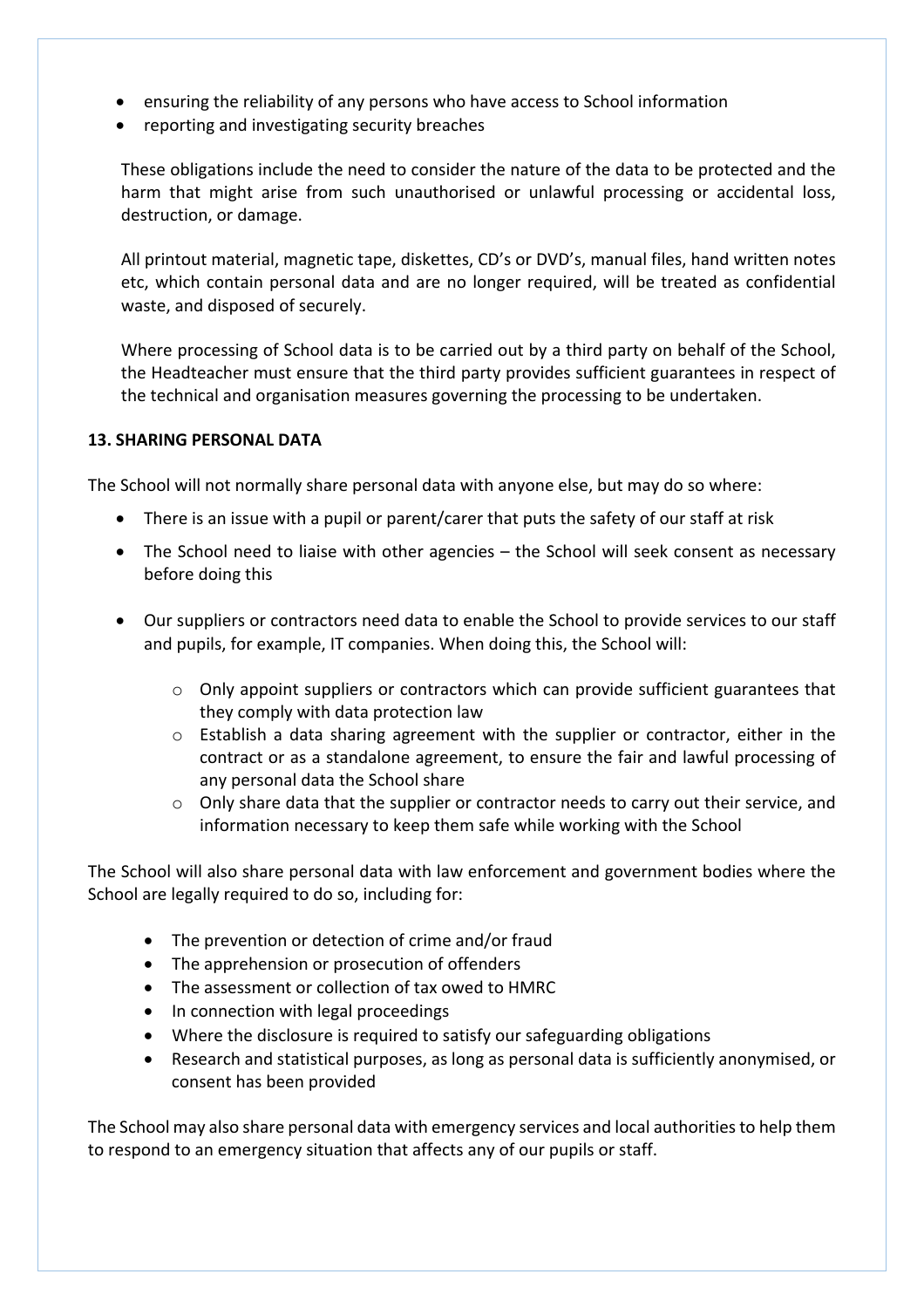Where the School transfer personal data to a country or territory outside the European Economic Area, the School will do so in accordance with data protection law.

#### **14. BIOMETRIC RECOGNITION SYSTEMS**

Where the School use pupils' biometric data as part of an automated biometric recognition system (for example, pupils use finger prints to receive School dinners instead of paying with cash) the School will comply with the requirements of the Protection of Freedoms Act 2012.

Parents/carers will be notified before any biometric recognition system is put in place or before their child first takes part in it. The School will get written consent from at least one parent or carer before the School take any biometric data from their child and first process it.

Parents/carers and pupils have the right to choose not to use the School's biometric system(s). The School will provide alternative means of accessing the relevant services for those pupils.

Parents/carers and pupils can object to participation in the School's biometric recognition system(s), or withdraw consent, at any time, and the School will make sure that any relevant data already captured is deleted.

As required by law, if a pupil refuses to participate in, or continue to participate in, the processing of their biometric data, the School will not process that data irrespective of any consent given by the pupil's parent(s)/carer(s).

Where staff members or other adults use the School's biometric system(s), the School will also obtain their consent before they first take part in it and provide alternative means of accessing the relevant service if they object. Staff and other adults can also withdraw consent at any time, and the School will delete any relevant data already captured.

# **15. CCTV**

The School use CCTV in various locations around the School site to ensure it remains safe. The School will adhere to the ICO's code of practice for the use of CCTV.

The School do not need to ask individuals' permission to use CCTV, but the School make it clear where individuals are being recorded. Security cameras are clearly visible and accompanied by prominent signs explaining that CCTV is in use.

Further information about the School's CCTV system can be found in our CCTV policy on the website.

# **16. DATA PROTECTION BY DESIGN AND DEFAULT**

The School will use a Data Protection Impact Assessment (DPIA) toolkit to evaluate all new computer systems to help it determine how data protection compliance can be assured. In addition, all existing systems will be subject to periodic assessment.

DPIA toolkits provide a step-by-step approach to evaluate the test proposed, new or existing information systems for compliance with the legislation. The DPIA process helps to identify weaknesses or risks to data losses or breaches and consider action that needs to be taken to ensure compliance where such compliance is not yet achieved. DPIA applies equally to paper as well as electronic data holding systems.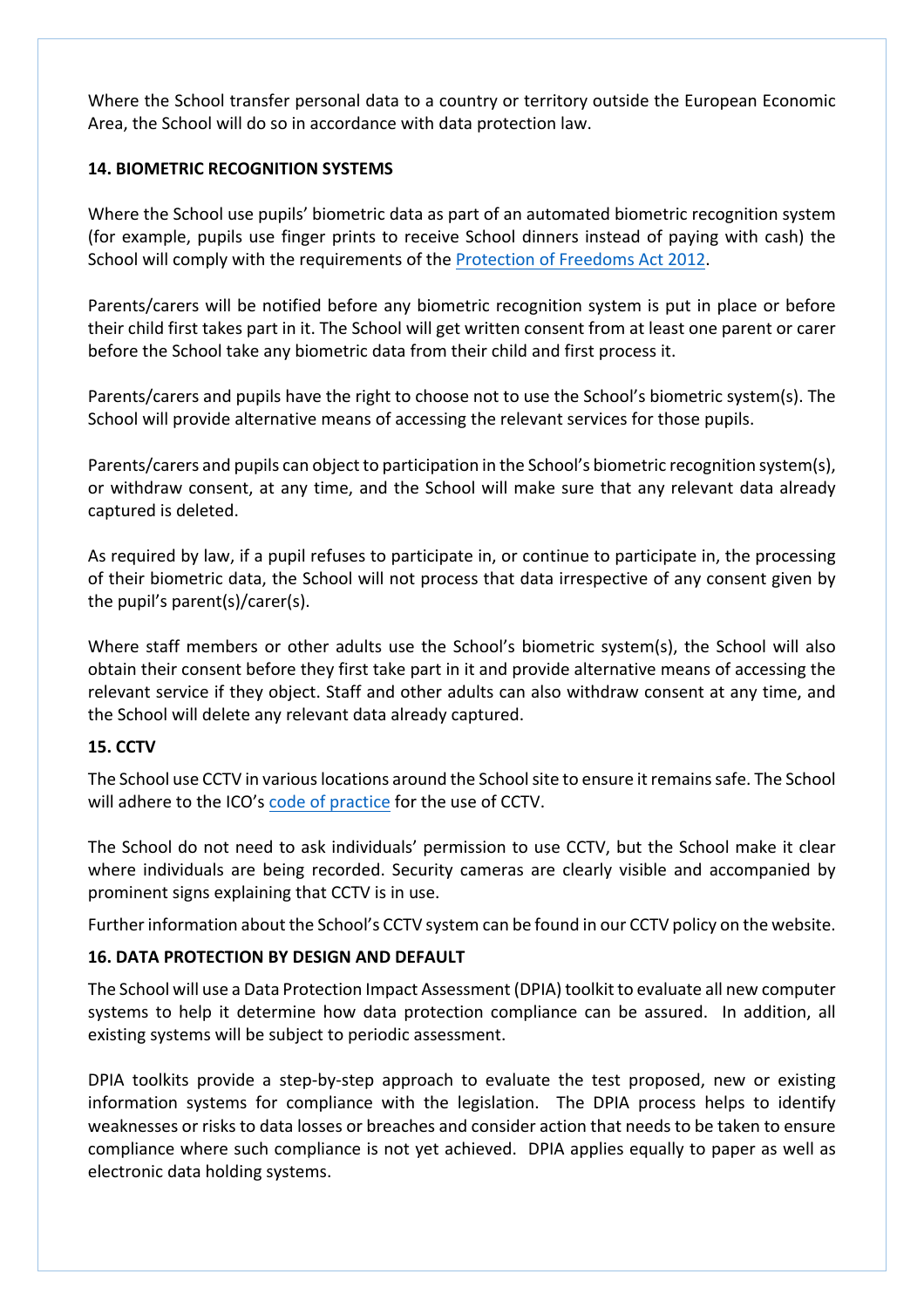The Data Protection Officer **must** be consulted when carrying out a data protection impact assessment.

#### **17. PERSONAL DATA BREACHES**

The School will make all reasonable endeavours to ensure that there are no personal data breaches. In the unlikely event of a suspected data breach, the School will follow the procedure set out in our Security Incident and Data Breach Policy.

When appropriate, the School will report the data breach to the ICO within 72 hours. Such breaches in a School context may include, but are not limited to:

- A non-anonymised dataset being published on the School website which shows the exam results of pupils eligible for the pupil premium
- Safeguarding information being made available to an unauthorised person
- The theft of a School or personal electronic device containing non-encrypted personal data about pupils
- Accidental disclosure of personal data to another person or organisation
- Inappropriate access to or use of personal data
- The theft of personal information, either paper based or electronic
- Accidental loss of personal data
- Information that has not arrived at its destination
- Fraudulent acquisition of personal data (Blaggers)

#### **18. TRAINING AND AWARENESS**

Data Protection training and awareness is crucial so that all staff understand their responsibilities relating to data protection and the use of personal data. Failure to comply with the GDPR, DPA and the principles could lead to serious problems, and in some cases may result in significant fines or criminal prosecution.

It is the School's policy that all employees including managers and governors are required to complete the applicable training course annually. This includes employees that do not have internet or email access. Line managers will be responsible for ensuring that staff without internet or email access receive appropriate training.

# **18. OUR COMMITMENT TO DATA PROTECTION**

The Headteacher of Leytonstone School will be accountable for ensuring compliance with this policy.

The School will ensure that individuals handling personal information will be trained to an appropriate level in the use and control of personal data.

The School have implemented a process to ensure all staff handling personal information know when and how to report any actual or suspected data breach(es), and that appropriately trained staff manage these breaches correctly, lawfully and in a timely manner.

The School will monitor and review its processing activities to ensure these are consistent with the principles of the GDPR and DPA and will ensure that its notification is kept up to date.